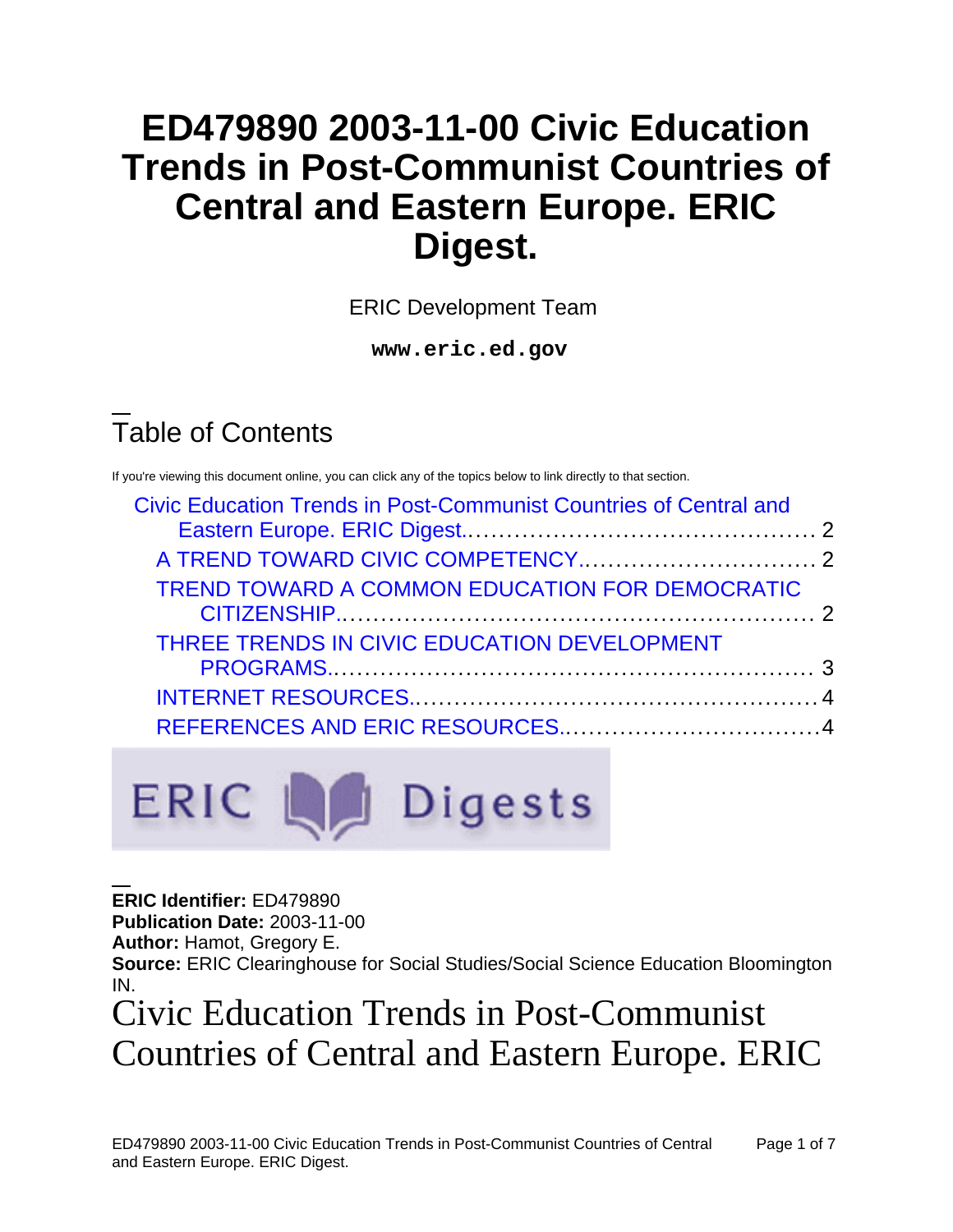# <span id="page-1-0"></span>Digest.

THIS DIGEST WAS CREATED BY ERIC, THE EDUCATIONAL RESOURCES INFORMATION CENTER. FOR MORE INFORMATION ABOUT ERIC, CONTACT ACCESS ERIC 1-800-LET-ERIC

Developments during the decade-and-a-half following the fall of communism in Central and Eastern Europe indicate broad advancement in civic education for democracy. This Digest notes the rising trend in civic education competency in Central and Eastern Europe, describes an increasingly accepted and used framework for civic education, and illustrates this broad advancement through three significant trends in collaborative projects that contribute to civic education in Central and Eastern Europe.

#### <span id="page-1-1"></span>A TREND TOWARD CIVIC COMPETENCY.

The recent International Association for the Evaluation of Educational Achievement (IEA) study of civic knowledge in 28 countries reveals some startling conclusions. According to national results, the most successful programs for democratic citizenship education exist in Poland, the United States, and the Czech Republic (Torney-Purta et al. 2001). Given this finding, one may conclude that collaborative efforts conducted with western democracies, particularly the United States, contributed on some level to the abilities of teachers and students in Poland, the Czech Republic, and many other countries where such collaborations exist, to achieve the highest levels of civic competence.

#### <span id="page-1-2"></span>TREND TOWARD A COMMON EDUCATION FOR DEMOCRATIC CITIZENSHIP.

John Patrick, through myriad experiences with projects in Central and Eastern Europe and his lifelong study of the teaching and learning of democratic citizenship in the U.S., has developed a civic education framework (Patrick 2003). This framework appeals so widely to civic education reformers that the American Council for International Education requires that all civic education programs funded by their international Partners in Education program include a balanced assortment of themes from this framework. At the heart of Patrick's framework lie four key components of a common democratic citizenship education and an elaboration on democracy's core concepts (2003). First, the four key components include civic knowledge, cognitive civic skills, participatory civic skills, and civic dispositions.

Second, Patrick's global framework requires that all democratic citizens understand six core concepts in order to function most effectively in their respective societies. These indispensable concepts include representative democracy, constitutionalism (rule of law), rights within the parameters of liberalism, citizenship, civil society based on a free and open social system, and the market economy of a free and open economic system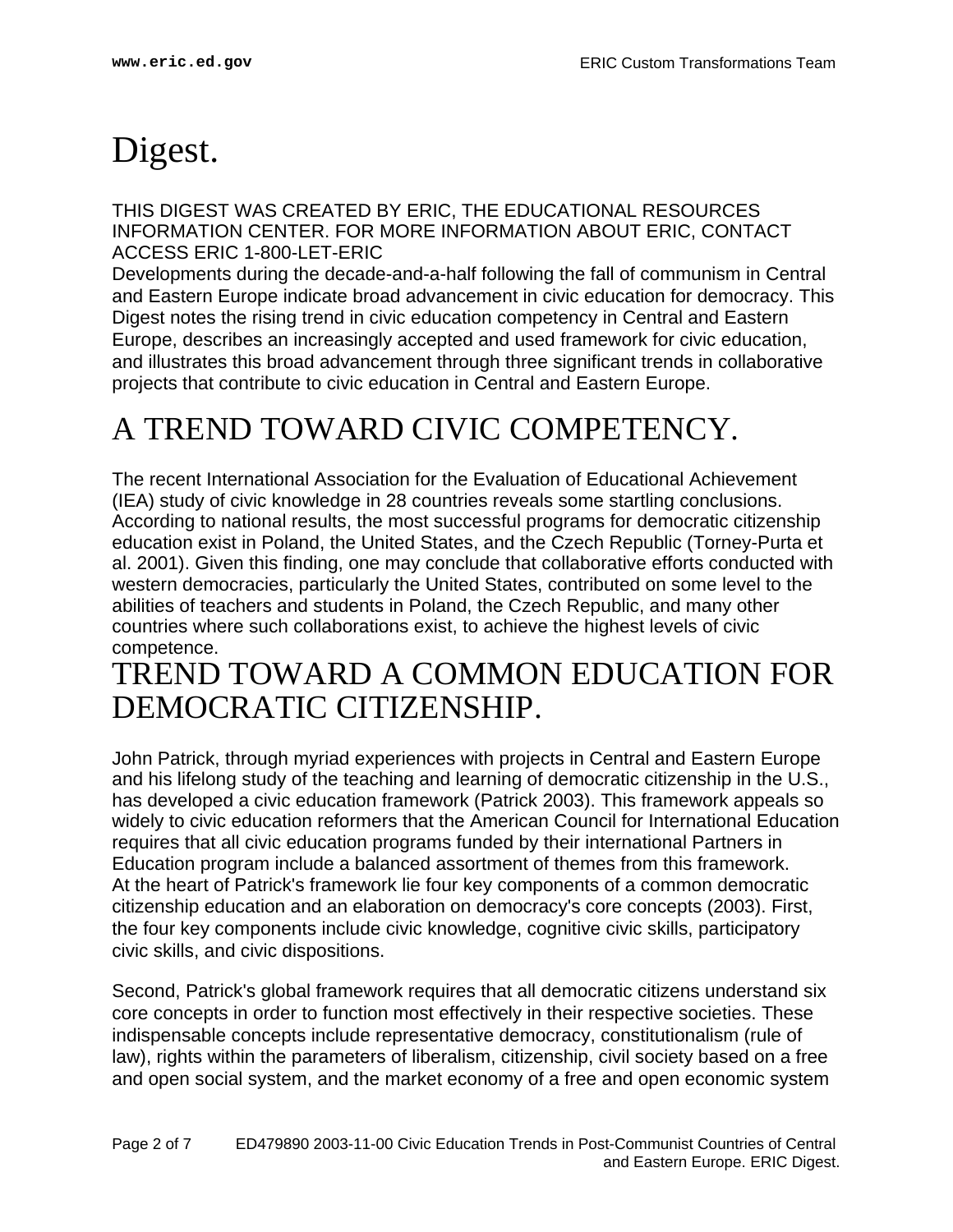(Patrick 2003, 26).

#### <span id="page-2-0"></span>THREE TRENDS IN CIVIC EDUCATION DEVELOPMENT PROGRAMS.

Many collaborations between U.S. institutions and educators in Central and Eastern Europe implement Patrick's framework to produce three distinct trends in civic education projects. Various combinations of these trends can be found in each of the exemplary projects described here. These trends include (1) original curriculum development for use in pre-adult education, (2) university preservice teacher education, and (3) adaptation of existing curricula.

Trend 1. Original curriculum development for use in pre-adult education. Projects conducted by The Ohio State University in collaboration with educators in Poland and Ukraine have worked to establish new curricula for civic education that include all of Patrick's four key components of a common education for democratic citizenship (Craddock 2003). Additionally, The University of Iowa College of Education has collaborated with educational reformers in the Czech Republic, Bulgaria, and Armenia to achieve a bottom-up unfolding of new curricula that meet the needs of local populations (Hamot 2003; Hlebowitsh and Hamot 1999). In each of these projects, the post-communist educators completed residencies at their host U.S. institutions to explore curriculum ideas that fit their national contexts. The core element of this trend in civic education reform is the curriculum seminar that meets throughout the residencies. This seminar forms the foundation for developing ideas and writing instructional materials that can be used with pre-adult students in specific post-communist environments (Remy 1996). Among the more popular trends in democratic teaching methods--methods that enliven Patrick's framework--emerging from these projects are Socratic seminars, role playing and simulations, historical document analysis, and service learning.

Trend 2: University preservice teacher education. Many partnerships between U.S. and Central and Eastern European educators indicate a trend toward developing courses or complete certification programs in civic education. A project between Boston University and Russell Sage College and teacher education institutions in Samara, Russia and a project between Indiana University and Vilnius Pedagogical University in Lithuania exemplify this trend. Both projects stem from Civitas: An International Civic Education Exchange Program, conducted by the Center for Civic Education.

In the case of Russia, scholars and teacher educators from the U.S. work with teacher educators in Samara to develop a preservice teacher education program and textbooks in civic education. Eventually, this project will lead to the first group of teachers certified in civic education. Known as the University Reform Initiative, this project required extracurricular civics activities, a notion shunned since the staged projects of Soviet times (White 2003) and now a trend in teacher education for citizenship.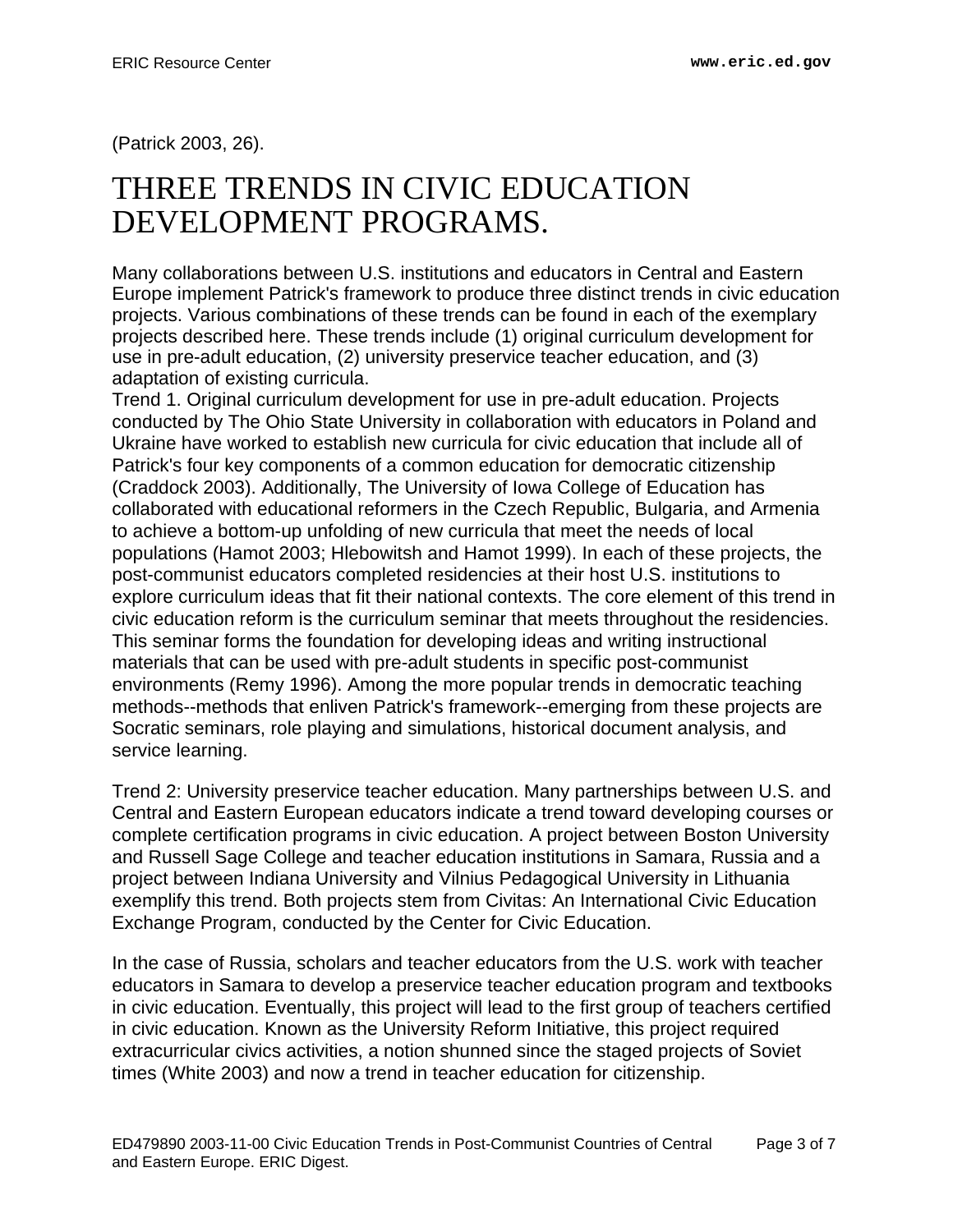The Indiana University initiative with Lithuania follows the trend toward interdisciplinary preservice teacher education. This project is developing a curriculum that fuses social work with civic education. The Vilnius Pedagogical University's master's degree program in social education will produce teachers who not only act as advocates for child welfare, but also seek to assist students in analyzing social problems within a developing democracy. In so doing, graduates of this program will focus on the intersection of civic education and school social work in the areas of Patrick's framework that include morality, ethics, rights and responsibilities, empathy, and positive socialization (Kvieskiene and Mason, in press).

Trend 3: Adaptation of existing curricula. Given the speed with which Central and Eastern Europe must democratize, many of the projects emanating from U.S. partnerships include the adaptation of existing civic education curricula. Most prominent among those adaptations is the Center for Civic Education's Project Citizen (1996). This curriculum typifies the trend in post-communist civic education to re-involve citizens in their political lives and futures as members of a democracy. Project Citizen prescribes a format for students to investigate a public issue and develop a reasoned policy that will address the issue. Suitable to all democracies, Project Citizen is an example of the trend to adapt existing U.S. materials that meet the needs of individual post-communist educational contexts. Research conducted by Vontz, Metcalf, and Patrick (2000) on Project Citizen in Latvia and Lithuania indicates that this approach is successful when indigenous educational reformers collaborate with U.S. partners in teacher education programs and schools throughout post-communist Central and Eastern Europe.

### <span id="page-3-0"></span>INTERNET RESOURCES.

The following Web sites contain resources and information on trends in post-communist civic education.

\* Civnet http://www.civnet.org, the Civitas International Web site, describes the many programs conducted by the Center for Civic Education under its Civitas: An International Civic Education Exchange Program. Additionally, this site houses John Patrick's most recent iteration of his global framework for civic education in a democracy developed in June 2003.

\* The Partners in Education (PiE) Program of the American Councils for International Education http://www.americancouncils.org/program.asp?PageID=83&ProgramID=10 brings together post-communist educators with U.S. institutions to learn about citizenship education and to observe and contribute to academic life at the host institutions. Participants are expected to provide a training conference in civics curriculum development and evaluation upon their return home.

### <span id="page-3-1"></span>REFERENCES AND ERIC RESOURCES.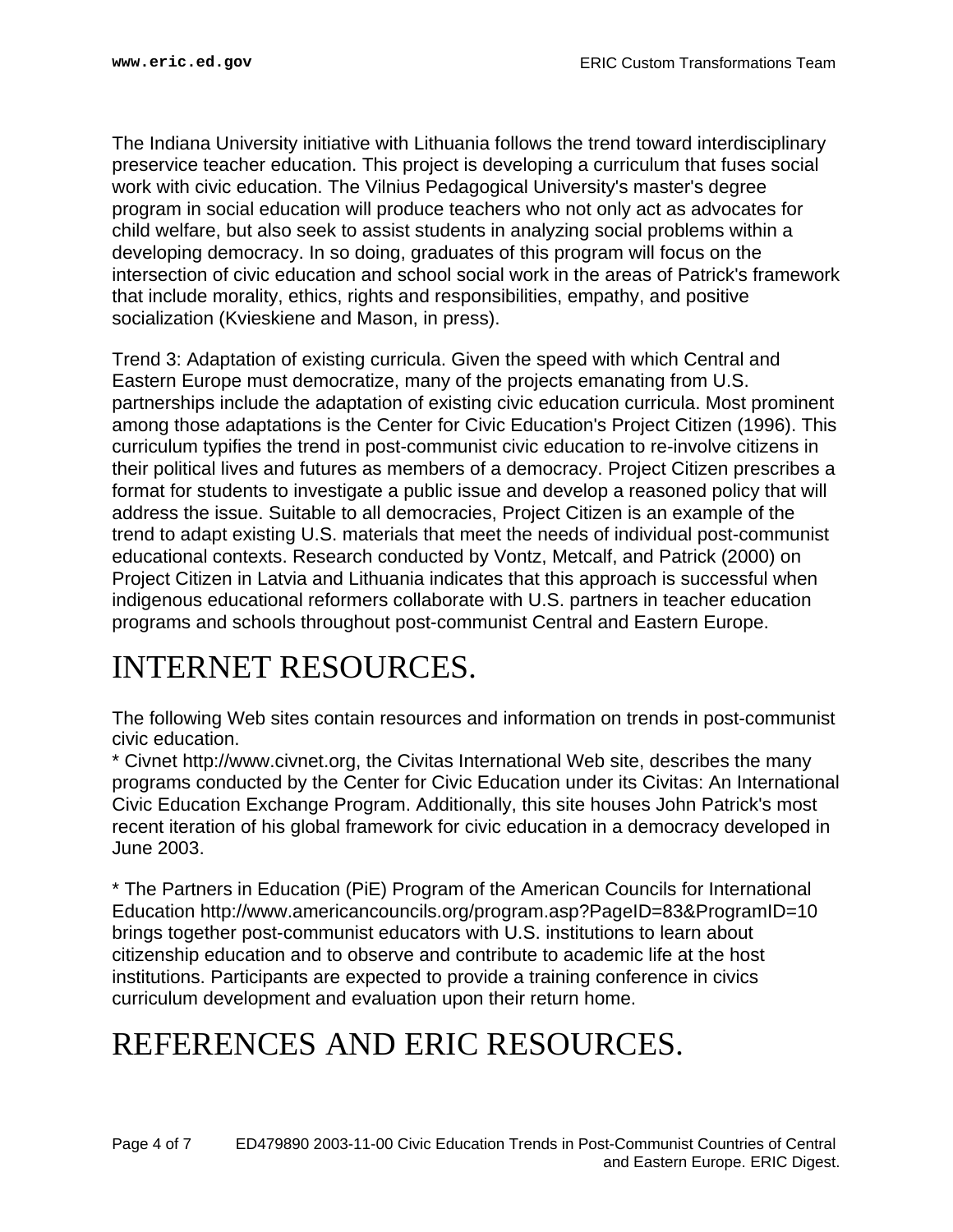The following list of resources includes references used to prepare this Digest. The items followed by an ED number are available in microfiche, paper, or electronic full text from the ERIC Document Reproduction Service (EDRS). For information about prices, contact EDRS, 7420 Fullerton Road, Suite 110, Springfield, Virginia, 22153 2852; World Wide Web <edrs.com>; telephone numbers are (703) 440 1400 and (800) 443 3742. Entries followed by an EJ number, annotated monthly in CURRENT INDEX TO JOURNALS IN EDUCATION (CIJE), are not available through EDRS. However, they can be located in the journal section of most larger libraries by using the bibliographic information provided, requested through Interlibrary Loan, or ordered from commercial reprint services.

Center for Civic Education. WE THE PEOPLE ... PROJECT CITIZEN: A CIVIC EDUCATION PROJECT FOR GRADES 6 THROUGH 9. Calabasas, CA: Center for Civic Education, 1996. ED 405 281.

Craddock, Alden. "Civic Learning in Teacher Education Through an American-Ukrainian Partnership." In CIVIC LEARNING IN TEACHER EDUCATION: INTERNATIONAL PERSPECTIVES ON EDUCATION FOR DEMOCRACY IN THE PREPARATION OF TEACHERS, VOL. 2, edited by John J. Patrick, Gregory E. Hamot, and Robert S. Leming. Bloomington, IN: ERIC Clearinghouse for Social Studies/Social Science Education, 2003.

Hamot, Gregory E. "Methods of Teaching Democracy to Teachers and Curriculum Developers: Examples from Post-Communist Europe." In CIVIC LEARNING IN TEACHER EDUCATION: INTERNATIONAL PERSPECTIVES ON EDUCATION FOR DEMOCRACY IN THE PREPARATION OF TEACHERS, VOL. 2, edited by John J. Patrick, Gregory E. Hamot, and Robert S. Leming. Bloomington, IN: ERIC Clearinghouse for Social Studies/Social Science Education, 2003.

Hlebowitsh, Peter S., and Gregory E. Hamot. "Pragmatism and Civic Education Reform in the Czech Republic." EDUCATIONAL FORUM 63 (Spring 1999): 260-70. EJ 583 196.

Kvieskiene, Giedre, and Terrence C. Mason. "Integrating Civic Education and Social Work: The Social Educator Master's Degree Program at Vilnius Pedagogical University." In CIVIC LEARNING IN TEACHER EDUCATION, VOL. 3, edited by Gregory E. Hamot, John J. Patrick, and Robert S. Leming. Bloomington, IN: Social Studies Development Center and the Center for Civic Education, in press.

Patrick, John J. TEACHING DEMOCRACY GLOBALLY, INTERNATIONALLY, AND COMPARATIVELY: THE 21ST-CENTURY CIVIC MISSION OF SCHOOLS. 2003. http://www.civiced.org/articles\_patrick\_global.pdf

Remy, Richard C. "The Curriculum Seminar: A Strategy for Developing Instructional Materials." In BUILDING CIVIC EDUCATION FOR DEMOCRACY IN POLAND, edited by Richard C. Remy and Jacek Strzemieczny. Washington, DC: National Council for the Social Studies, 1996. ED 396 986.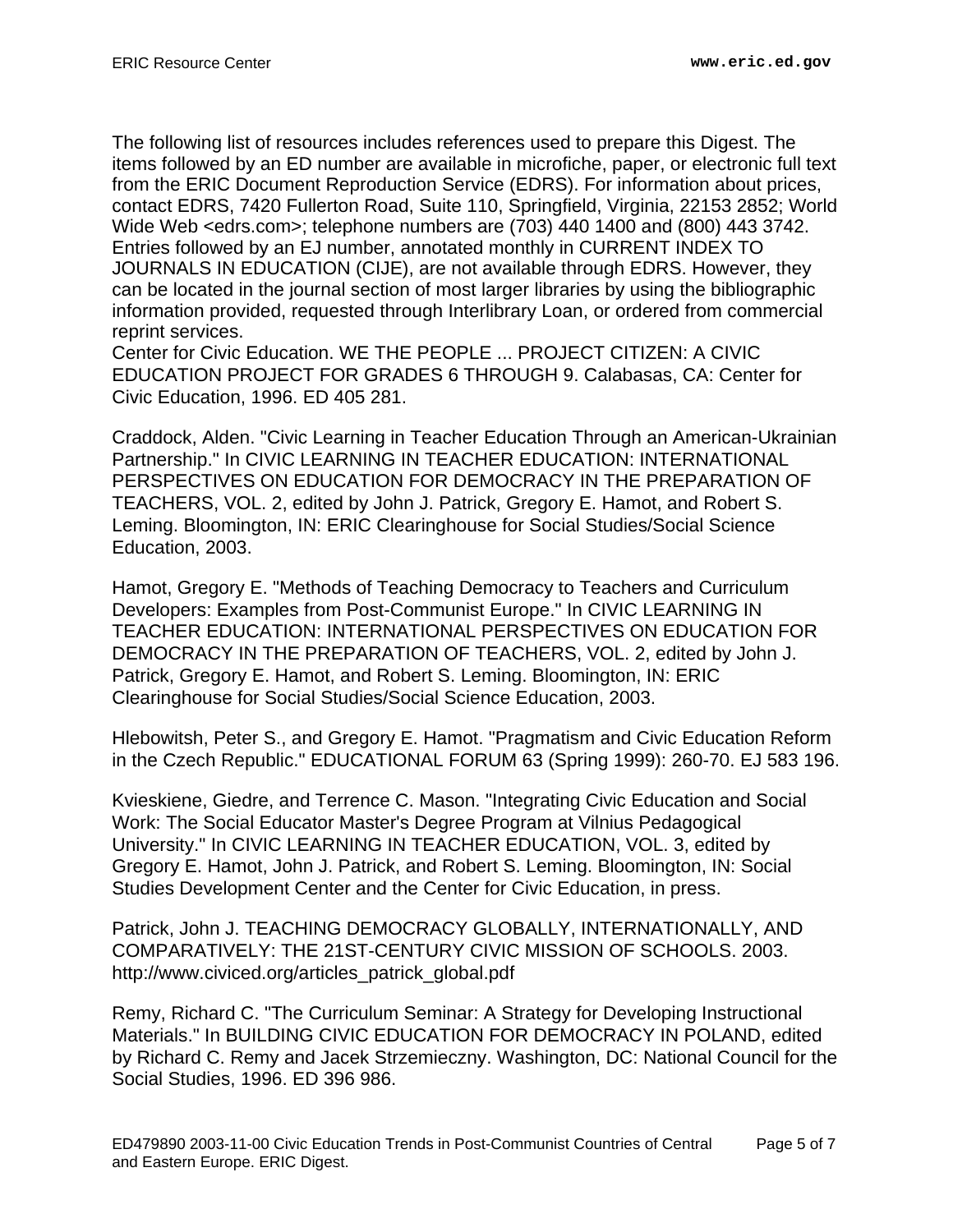Torney-Purta, Judith, Rainer Lehmann, Hans Oswald, and Wolfram Schulz. CITIZENSHIP AND EDUCATION IN TWENTY-EIGHT COUNTRIES: CIVIC KNOWLEDGE AND ENGAGEMENT AT AGE FOURTEEN. Amsterdam, Holland: IEA, 2001. ED 452 116.

Torney-Purta, Judith, and Wendy Klandl Richardson. "Teaching for the Meaningful Practice of Democratic Citizenship: Learning from the IEA Civic Education Study in 28 Countries." In CIVIC LEARNING IN TEACHER EDUCATION: INTERNATIONAL PERSPECTIVES ON EDUCATION FOR DEMOCRACY IN THE PREPARATION OF TEACHERS, VOL. 2, edited by John J. Patrick, Gregory E. Hamot, and Robert S. Leming. Bloomington, IN: ERIC Clearinghouse for Social Studies/Social Science Education, 2003.

Vontz, Thomas S., Kim K. Metcalf, and John J. Patrick. "PROJECT CITIZEN" AND THE CIVIC DEVELOPMENT OF ADOLESCENT STUDENTS IN INDIANA, LATVIA, AND LITHUANIA. Bloomington, IN: ERIC Clearinghouse for Social Studies/Social Science Education, 2000. ED 447 047.

White, Charles S. "Civic Learning in Teacher Education: An Example of Collaboration by Russians and Americans." In CIVIC LEARNING IN TEACHER EDUCATION: INTERNATIONAL PERSPECTIVES ON EDUCATION FOR DEMOCRACY IN THE PREPARATION OF TEACHERS, VOL. 2, edited by John J. Patrick, Gregory E. Hamot, and Robert S. Leming. Bloomington, IN: ERIC Clearinghouse for Social Studies/Social Science Education, 2003.

-----

This project has been funded at least in part with Federal funds from the U.S. Department of Education under contract number ED 99 CO 0016. The content of this publication does not necessarily reflect the views or policies of the U.S. Department of Education nor does mention of trade names, commercial products, or organizations imply endorsement by the U.S. Government. ERIC Digests are in the public domain and may be freely reproduced and disseminated.

Gregory E. Hamot is an Associate Professor of Education at The University of Iowa.

**Document Type:** Information Analyses---ERIC Information Analysis Products (IAPs) (071); Information Analyses---ERIC Digests (Selected) in Full Text (073);

**Target Audience:** Practitioners, Teachers

**Title:** Civic Education Trends in Post-Communist Countries of Central and Eastern Europe. ERIC Digest.

**Available From:** ERIC Clearinghouse for Social Studies/Social Science Education, 2805 East Tenth Street, Suite 120, Bloomington, IN 47408. Tel: 800-266-3815 (Toll Free); Fax: 812-855-0455; e-mail: ericso@indiana.edu; Web site: